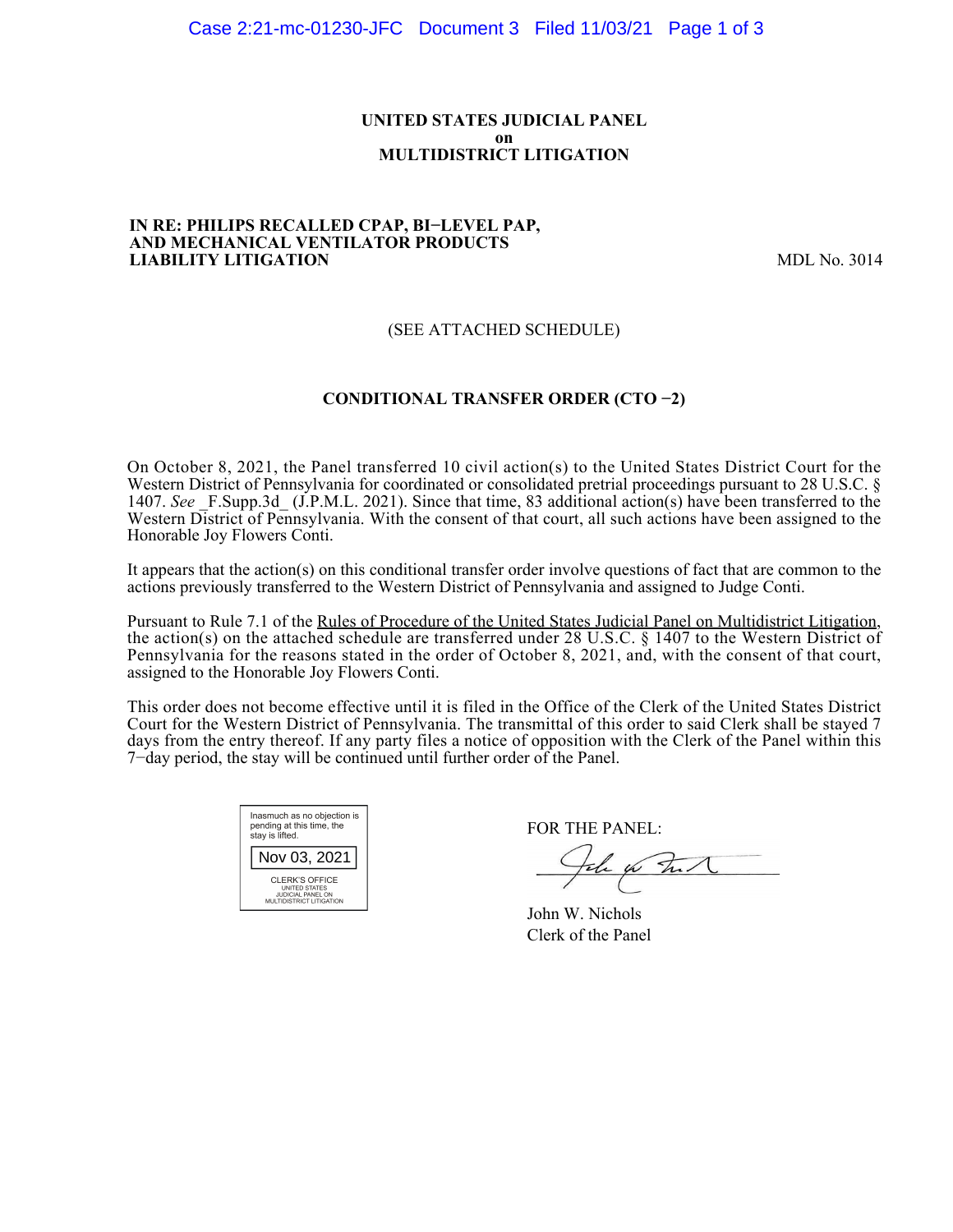#### **IN RE: PHILIPS RECALLED CPAP, BI−LEVEL PAP, AND MECHANICAL VENTILATOR PRODUCTS LIABILITY LITIGATION** MDL No. 3014

# **SCHEDULE CTO−2 − TAG−ALONG ACTIONS**

| <b>DIST</b>               | DIV.           | C.A.NO.      | <b>CASE CAPTION</b>                                                  |  |
|---------------------------|----------------|--------------|----------------------------------------------------------------------|--|
| CALIFORNIA CENTRAL        |                |              |                                                                      |  |
| CAC                       | 5              | $21 - 01650$ | Rebecca Watson v. Koninklijke Philips N.V. et al                     |  |
| <b>CALIFORNIA EASTERN</b> |                |              |                                                                      |  |
| CAE                       | $\overline{2}$ | $21 - 01804$ | Clifton v. Koninklijke Philips N.V. et al                            |  |
| CALIFORNIA NORTHERN       |                |              |                                                                      |  |
| CAN                       | 4              | $21 - 07681$ | Hogan v. Koninklijke Philips N.V. et al                              |  |
| <b>GEORGIA NORTHERN</b>   |                |              |                                                                      |  |
| <b>GAN</b>                | $\mathbf{1}$   | $21 - 04316$ | Walker et al v. Philips R S North America, LLC et al                 |  |
| <b>INDIANA SOUTHERN</b>   |                |              |                                                                      |  |
| <b>INS</b>                | $\overline{4}$ | $21 - 00162$ | HECHT et al v. KONINKELIJKE PHILIPS N.V. et al                       |  |
| <b>MASSACHUSETTS</b>      |                |              |                                                                      |  |
| МA                        | $\ddagger$     | 21-11669     | WALKER v. Philips North America LLC et al Opposed on 10/29/21        |  |
| MA                        | $\ddagger$     | $21 - 11670$ | MACK et al v. PHILIPS NORTH AMERICA LLC et al<br>Opposed on 10/29/21 |  |
| MICHIGAN EASTERN          |                |              |                                                                      |  |
| <b>MIE</b>                | $\overline{2}$ | $21 - 12439$ | Bryant v. Koninkelijke Philips, NV et al                             |  |
| MISSISSIPPI NORTHERN      |                |              |                                                                      |  |
| <b>MSN</b>                | $\mathbf{1}$   | $21 - 00156$ | Dyson et al v. Koninklijke Philips N.V. et al                        |  |
| <b>OHIO NORTHERN</b>      |                |              |                                                                      |  |
| <b>OHN</b>                | $\mathbf{1}$   | $21 - 01963$ | Talley, Sr. v. Koninkelijke Philips, NV, et al                       |  |
| OKLAHOMA NORTHERN         |                |              |                                                                      |  |
| <b>OKN</b>                | $\overline{4}$ | $21 - 00444$ | Goins v. Koninklijke Phillips N.V. et al                             |  |